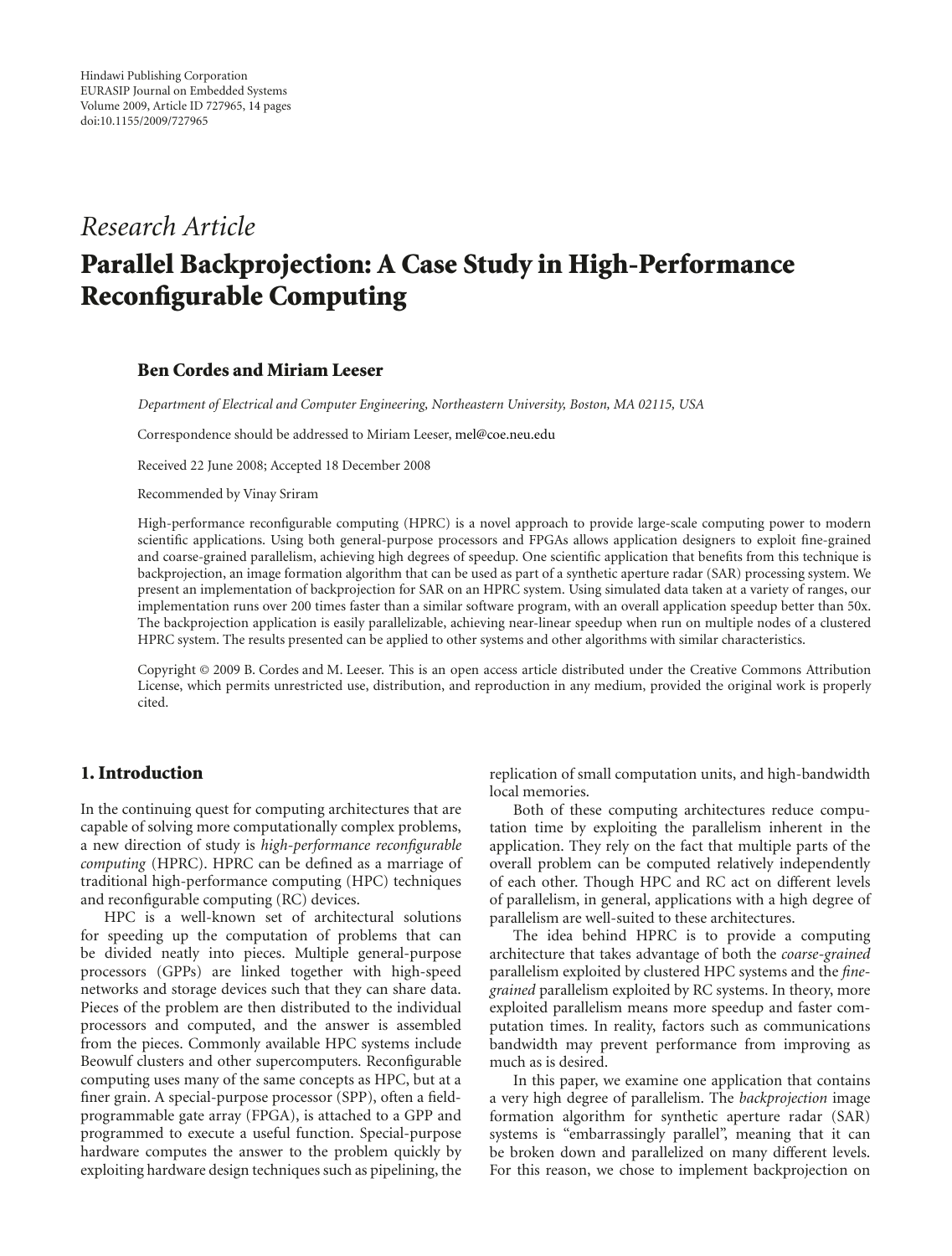Our contributions are as follows.

- (i) We implement the backprojection algorithm for SAR on an FPGA. Though backprojection has been implemented many times in the past (see Section 3), FPGA implementations of backprojection for SAR are not well represented in the literature.
- (ii) We further parallelize this implementation by developing an HPC application that produces large SAR images on a multinode HPRC system.

The rest of this paper is organized as follows. Section 2 provides some background information on the backprojection algorithm and the HPRC system on which we implemented it. In Section 3, we discuss related research. Section 4 describes the backprojection implementation and how it fits into the overall backprojection application. The performance data and results of our design experiments are analyzed in Section 5. Finally, Section 6 draws conclusions and suggests future directions for research.

Readers who are interested in more detail about this work are directed to the master thesis on which it is based [1].

#### **2. Background**

This section provides supporting information that is useful to understanding the application presented in Section 4. Section 2.1 describes backprojection and SAR, highlighting the mathematical function that we implemented in hardware. Section 2.2 presents details about the HPRC system that hosts our application.

*2.1. Backprojection Algorithm.* We briefly describe the backprojection algorithm in this section. Further details on the radar processing and signal processing aspects of this process can be found in [2, 3].

Backprojection is an image reconstruction algorithm that is used in a number of applications, including medical imaging (computed axial tomography, or (CAT)) and synthetic aperture radar (SAR). The implementation we describe is used in an SAR application. For both radar processing and medical imaging applications, backprojection provides a method for reconstructing an image from the data that are collected by the transceiver.

SAR data are essentially a series of time-indexed radar reflections observed by a single transceiver. At each step along the synthetic aperture, or flight path, a pulse is emitted from the source. This pulse reflects off elements in the scene to varying degrees, and is received by the transceiver. The observed response to a radar pulse is known as a "trace".

SAR data can be collected in one of two modes, "strip-map" or "spotlight". These modes describe the motion of the radar relative to the area being imaged. In the spotlight mode of SAR, the radar circles around the scene.

Our application implements the strip-map mode of SAR, in which radar travels along a straight and level path.

Regardless of mode, given a known speed at which the radar pulse travels, the information from the series of timeindexed reflections can be used to identify points of high reflectivity in the target area. By processing multiple traces instead of just one, a larger radar aperture is synthesized and thus a higher-resolution image can be formed.

The backprojection image formation algorithm has two parts. First, the radar traces are filtered according to a linear time-invariant system. This filter accounts for the fact that the airplane on which the radar dish is situated does not fly in a perfectly level and perfectly straight path. Second, after filtering, the traces are "smeared" across an image plane along contours that are defined by the SAR mode; in our case, the flight path of the plane carrying the radar. Coherently, summing each of the projected images provides the final reconstructed version of the scene.

Backprojection is a highly effective method of processing SAR images. It is computationally complex, much like traditional Fourier-based image formation techniques. However, backprojection contains a high degree of parallelism, which makes it suitable for the implementation on reconfigurable devices.

The operation of backprojection takes the form of a mapping from projection data  $p(t, u)$  to an image  $f(x, y)$ . A single pixel of the image *f* corresponds to an area of ground containing some number of objects which reflect radar to a certain degree. Mathematically, this relationship is written as

$$
f(x, y) = \int p(i(x, y, u), u) du,
$$
 (1)

where  $i(x, y, u)$  is an indexing function indicating, at a given *u*, those *t* that play a role in the value of the image at location  $(x, y)$ . For the case of SAR imaging, the projection data  $p(t, u)$  take the form of the filtered radar traces described above. Thus, the variable *u* corresponds to the slow-time location of the radar, and *t* is the fast-time index into that projection. Fast-time variables are related to the speed of radar propagation (i.e., the speed of light), while slow-time variables are related to the speed of the airplane carrying the radar. The indexing function *i* takes the following form for SAR:

$$
i(x, y, u) = \chi(y \pm x \tan \phi) \cdot \frac{\sqrt{x^2 + (y - u)^2}}{c},
$$
 (2)

where *c* is the speed of light,  $\phi$  the beamwidth of the radar, and  $\chi(a, b)$  equal to 1 for  $a \le u \le b$  and 0 otherwise. *x* and *y* describe the two-dimensional offset between the radar and the physical spot on the ground corresponding to a pixel, and can thus be used in a simple distance calculation as seen in the right-hand side of (2).

In terms of implementation, we work with a discretized form of (1) in which the integral is approximated as a Riemann sum over a finite collection of projections  $u_k$ ,  $k \in$  ${1 \cdot \cdot \cdot K}$  and is evaluated at the centers of image pixels  $(x_i,$  $y_i$ ,  $i \in \{1 \cdots N\}$ ,  $j \in \{1 \cdots K\}$ . Because the evaluation of the index function at these discrete points will generally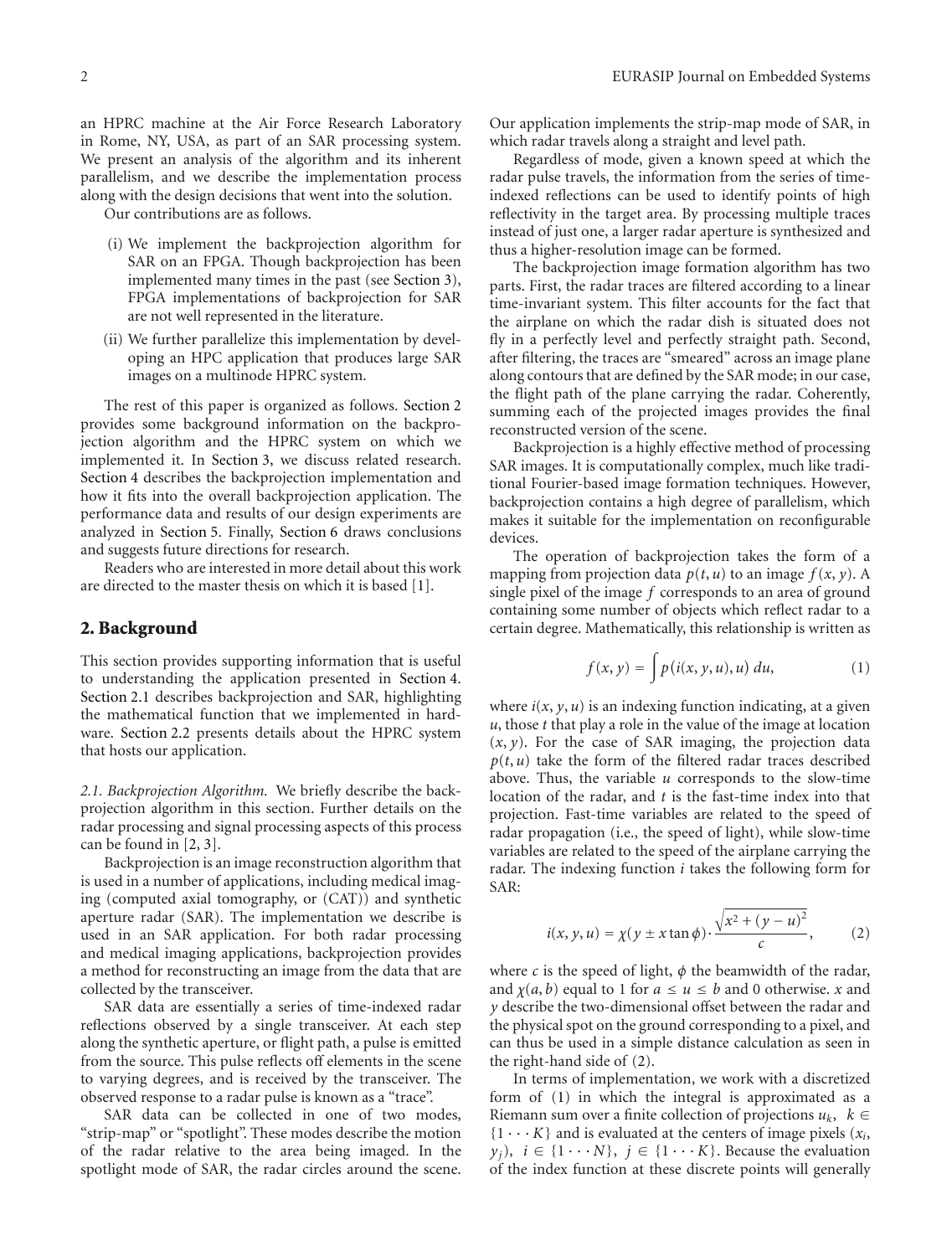not result in a value of *t* which is exactly at a sample location, interpolation could be performed to increase accuracy.

*2.2. HPRC Architecture.* This project aimed at exploiting the full range of resources available on the heterogeneous highperformance cluster (HHPC) at the Air Force Research Laboratory in Rome, NY, USA [4]. Built by HPTi [5], the HHPC features a Beowulf cluster of 48 heterogeneous computing nodes, where each node consists of a dual 2.2 GHz Xeon PC running Linux and an Annapolis Microsystems WildStar II FPGA board.

The WildStar II features two VirtexII FPGAs and connects to the host Xeon general-purpose processors (GPPs) via the PCI bus. Each FPGA has access to 6 MB of SRAM, divided into 6 banks of 1 MB each, and a single 64 MB SDRAM bank. The Annapolis API supports a master-slave paradigm for control and data transfer between the GPPs and the FPGAs. Applications for the FPGA can be designed either through traditional HDL-based design and synthesis tools, as we have done here, or by using Annapolis's CoreFire [6] modulebased design suite.

The nodes of the HHPC are linked together in three ways. The PCs are directly connected via gigabit Ethernet as well as through Myrinet MPI cards. The WildStar II boards are also directly connected to each other through a low-voltage differential signaling (LVDS) I/O daughter card, which provides a systolic interface over which each FPGA board may talk to its nearest neighbor in a ring. Communication over Ethernet is supplied by the standard C library under Linux. Communication over Myrinet is achieved with an installation of the MPI message-passing standard, though MPI can also be directed to use Ethernet instead. Communicating through the LVDS interconnect involves writing communication modules for the FPGA manually. In this project, we relied on Myrinet to move data between nodes. This architecture represents perhaps the most direct method for adding reconfigurable resources to a supercomputing cluster. Each node architecture is similar to that of a single-node reconfigurable computing solution. Networking hardware which interfaces well to the Linux PCs is included to create the cluster network. The ability to communicate between FPGAs is included but remains difficult for the developer to employ. Other HPRC platforms, such as those developed by Cray and SRC, may employ different interconnection methods, programming methods, and communication paradigms.

#### **3. Related Work**

Backprojection itself is a well-studied algorithm. Most researchers have focused on implementing backprojection for computed tomography (CT) medical imaging applications; backprojection for synthetic aperture radar (SAR) on FPGAs is not well-represented in the literature.

The precursor to this work is that of Coric et al. [7] Backprojection for CT uses the "spotlight" mode of imaging, in which the sensing array is rotated around the target area. (Contrast this with the "strip-map" mode described in

CT on FPGAs have been published [8]. CT backprojection has also been implemented on several other computing devices, including GPUs [9] and the cell broadband engine [10]. Results are generally similar (within a factor of 2) to those achieved on FPGAs.

Section 2.1.) Other implementations of backprojection for

Of the implementations of backprojection for SAR, almost none has been designed for FPGAs. Soumekh et al. have published on implementations of SAR in general and backprojection in particular [11], as well as the Soumekh reference book on the subject [2], but they do not examine the use of FPGAs for computation. Some recent work on backprojection for SAR on parallel hardware has come from Halmstad University in Sweden [12, 13]; their publications lay important groundwork but have not been implemented except in software and/or simulation.

Backprojection is not the only application that has been mapped to HPRC platforms, though signal processing is traditionally a strength of RC and so large and complex signal processing applications like backprojection are common. With the emergence of HPRC, scientific applications are also seeing significant research effort. Among these are such applications as hyperspectral dimensionality reduction [14], molecular dynamics [15, 16], and cellular automata simulations [17].

Another direction of HPRC research has been the development of libraries of small kernels that are useful as building blocks for larger applications. The Vforce framework [18] allows for portable programming of RC systems using a library of kernels. Other developments include libraries of floating-point arithmetic units [19], work on FFTs [20], and linear algebra kernels such as BLAS [21, 22].

Several survey papers [23, 24] address the trends that can be found among the reported results. The transfer of data between GPP and FPGA can significantly impact performance. The ability to determine and control the memory access patterns of the FPGA and the on-board memories is critical. Finally, sacrificing the accuracy of the results in favor of using lighter-weight operations that can be more easily implemented on an FPGA can be an effective way of increasing performance.

#### **4. Experimental Design**

In this section, we describe an implementation of the backprojection image formation algorithm on a highperformance reconfigurable computer. Our implementation has been designed to provide high-speed image formation services and support output data distribution via a publish/subscribe [25] methodology. Section 4.1 describes the system on which our implementation runs. Section 4.2 explores the inherent parallelism in backprojection and describes the high-level design decisions that steered the implementation. Section 4.3 describes the portion of the implementation that runs in software, and Section 4.4 describes the hardware.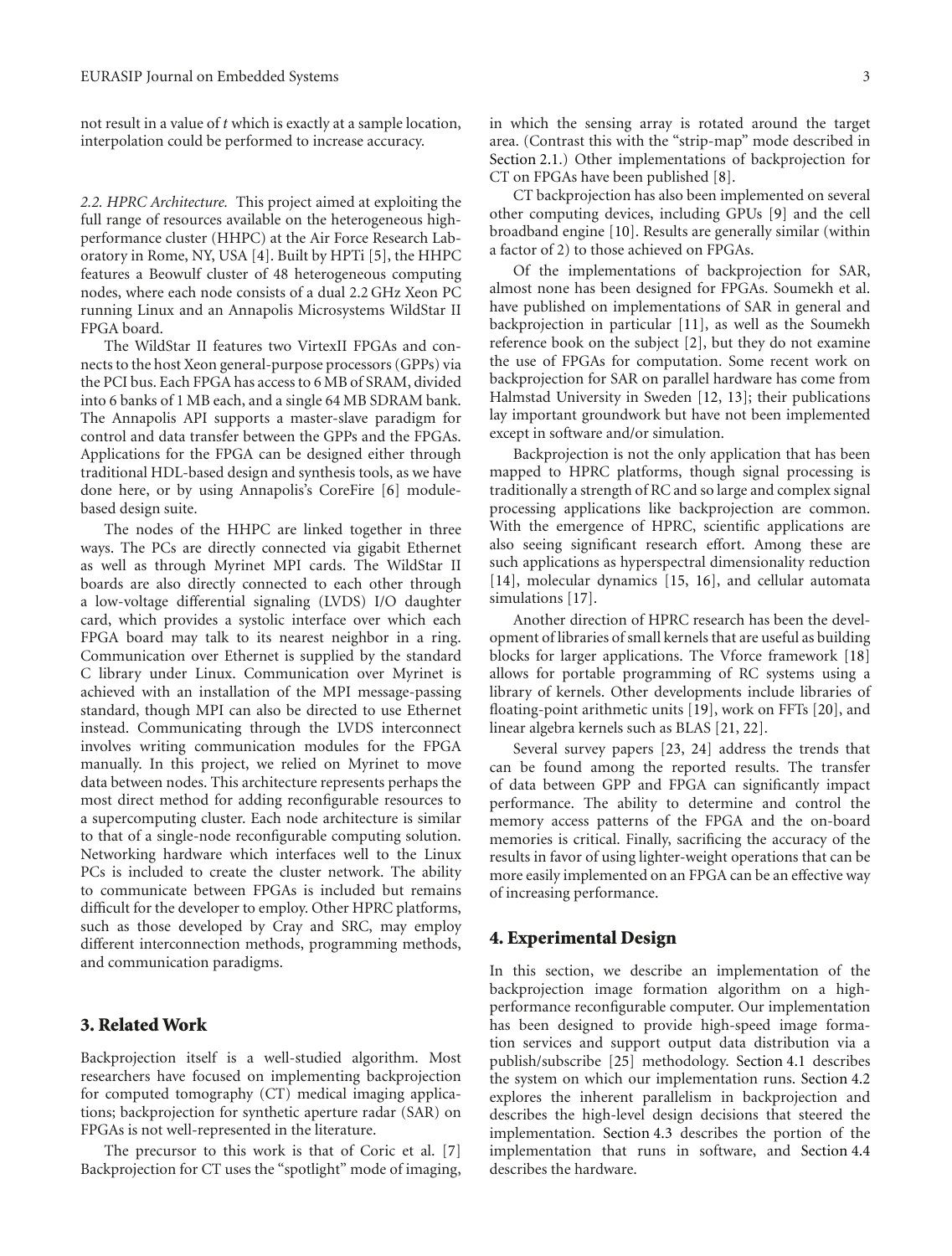

Figure 1: Block diagram of Swathbuckler system. (Adapted from [26].)

*4.1. System Background.* In Section 2.2, we described the HHPC system. In this section, we will explore more deeply the aspects of that system that are relevant to our experimental design.

*4.1.1. HHPC Features.* Several features of the Annapolis WildStar II FPGA boards are directly relevant to the design of our backprojection implementation. In particular, the hostto-FPGA interface, the on-board memory bandwidth, and the available features of the FPGA itself guided our design decisions.

Communication between the host GPP and the WildStar II board is over a PCI bus. The HHPC provides a PCI bus that runs at 66 MHz with 64-bit datawords. The WildStar II on-board PCI interface translates this into a 32-bit interface running at 133 MHz. By implementing the DMA data transfer mode to communicate between the GPP and the FPGA, the on-board PCI interface performs this translation invisibly and without significant loss of performance. A 133 MHz clock is also a good and achievable clock rate for FPGA hardware, so most of the hardware design can be run directly off the PCI interface clock. This simplifies the design since there are fewer clock domains (see Section 4.4.1).

The WildStar II board has six on-board SRAM memories (1 MB each) and one SDRAM memory (64 MB). It is beneficial to be able to read one datum and write one datum in the same clock cycle, so we prefer to use multiple SRAMs instead of the single larger SDRAM. The SRAMs run at 50 MHz and feature a 32-bit dataword (plus four parity bits), but they use a DDR interface. The Annapolis controller for the SRAM translates this into a 50 MHz 72-bit interface. Both features are separately important: we will need to cross from the 50 MHz memory clock domain to the 133 MHz PCI clock domain, and we will need to choose the size of our data such that they can be packed into a 72-bit memory word (see Section 4.2.4).

Finally, the Virtex2 6000 FPGA on the Wildstar II has some useful features that we use to our advantage. A large amount of on-chip memory is available in the form of BlockRAMs, which are configurable in width and depth but can hold at most 2 KB of data each. One hundred forty four of these dual-ported memories are available, each of which can be accessed independently. This makes BlockRAMs a good candidate for storing and accessing input projection data (see Sections 4.2.4 and 4.4.3.) BlockRAMs can also be

configured as FIFOs, and due to their dual-ported nature, can be used to cross clock domains.

*4.1.2. Swathbuckler Project.* This project was designed to fit in as part of the Swathbuckler project [26–28], an implementation of synthetic aperture radar created by a joint program between the American, British, Canadian, and Australian defense research project agencies. It encompasses the entire SAR process including the aircraft and radar dish, signal capture and analog-to-digital conversion, filtering, and image formation hardware and software.

Our problem as posed was to increase the processing capabilities of the HHPC by increasing the performance of the portions of the application seen on the right-hand side of Figure 1. Given that a significant amount of work had gone into tuning the performance of the software implementation of the filtering process [26], it remained for us to improve the speed at which images could be formed. According to the project specification, the input data are streamed into the microprocessor main memory. In order to perform image formation on the FPGA, it is then necessary to copy data from the host to the FPGA. Likewise, the output image must be copied from the FPGA memory to the host memory so that it can be made accessible to the publish/subscribe software. These data transfer times are included in our performance measurements (see Section 5).

*4.2. Algorithm Analysis.* In this section, we dissect the backprojection algorithm with an eye toward implementing it on an HPRC machine. There are many factors that need to be taken into account when designing an HPRC application. First and foremost, an application that does not have a high degree of parallelism is generally not a good candidate. Given a suitable application, we then decide how to divide the problem along the available levels of parallelism in order to determine what part of the application will be executed on each available processor. This includes GPP/FPGA assignment as well as dividing the problem across the multiple nodes of the cluster. For the portions of the application run on the FPGAs, data arrays must be distributed among the accessible memories. Next, we look at some factors to improve the performance of the hardware implementation, namely, data formats and computation strength reduction. We conclude by examining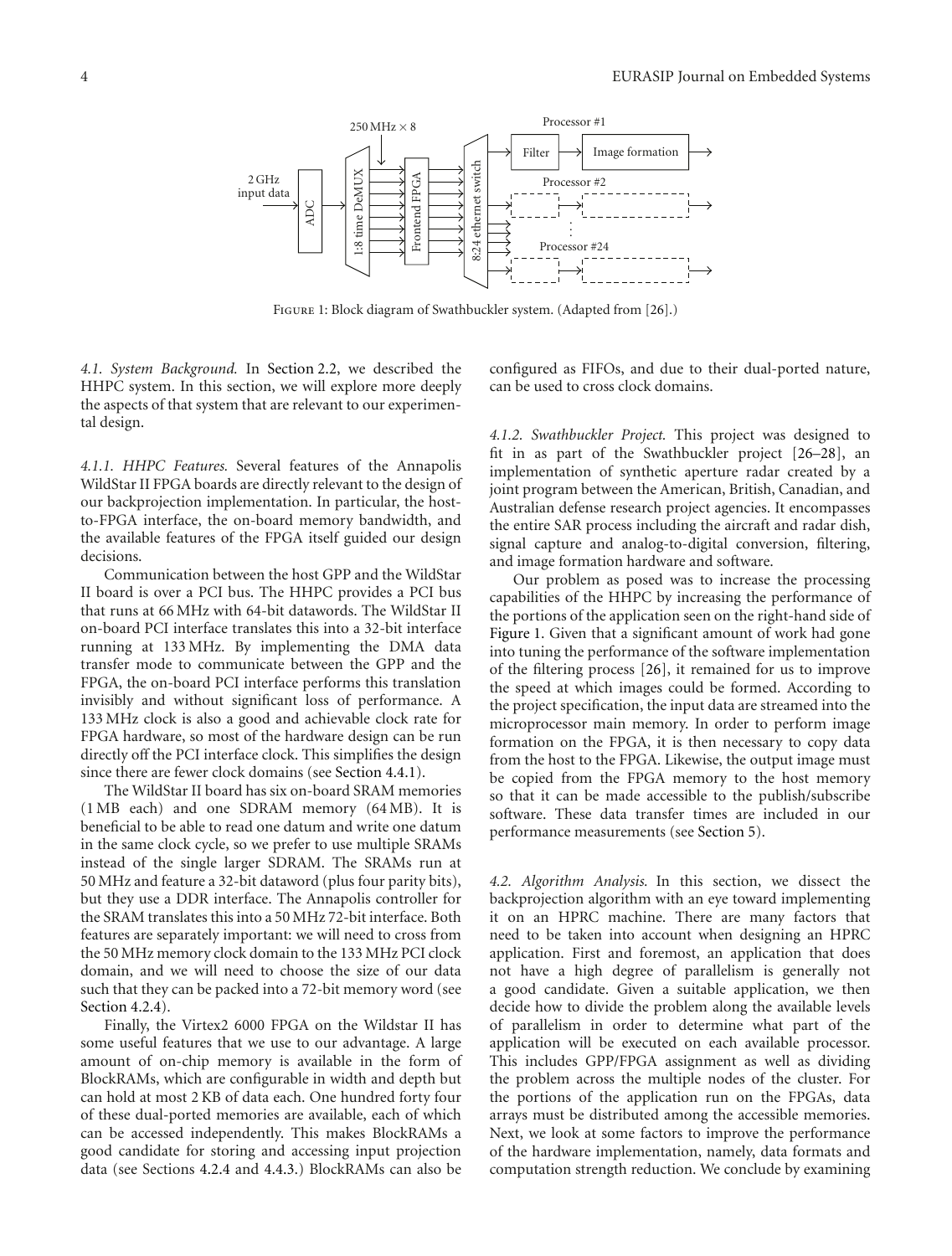the parameters of the data collection process that affect the computation.

*4.2.1. Parallelism Analysis.* In any reconfigurable application design, performance gains due to implementation in hardware inevitably come from the ability of reconfigurable hardware (and, indeed, hardware in general) to perform multiple operations at once. Extracting the parallelism in an application is thus critical to a high-performance implementation.

Equation (1) shows the backprojection operation in terms of projection data  $p(t, u)$  and an output image  $f(x, y)$ . That equation may be interpreted to say that for a particular pixel  $f(\hat{x}, \hat{y})$ , the final value can be found from a summation of contributions from the set of all projections  $p(t, u)$  whose corresponding radar pulse covered that ground location. The value of *t* for a given *u* is determined by the mapping function  $i(x, y, u)$  according to (2). There is a large degree of parallelism inherent in this interpretation.

- (1) The contribution from projection  $p(\hat{u})$  to pixel  $f(\hat{x}, \hat{y})$  is not dependent on the contributions from all other projections  $p(u)$ ,  $u \neq \hat{u}$  to that same pixel  $f(\hat{x}, \hat{y})$ .
- (2) The contribution from projection  $p(\hat{u})$  to pixel  $f(\hat{x}, \hat{y})$  is not dependent on the contribution from  $p(\hat{u})$  to all other pixels  $f(x, y)$ ,  $x \neq \hat{x}$ ,  $y \neq \hat{y}$ .
- (3) The final value of a pixel is not dependent on the value of any other pixel in the target image.

It can be said, therefore, that backprojection is an "embarrassingly parallel" application, which is to say that it lacks any data dependencies. Without data dependencies, the opportunity for parallelism is vast and it is simply a matter of choosing the dimensions along which to divide the computation that best matches the system on which the algorithm will be implemented.

*4.2.2. Dividing the Problem.* There are two ways in which parallel applications are generally divided across the nodes of a cluster.

- (1) Split the *data*. In this case, each node performs the same computation as every other node, but on a subset of data. There may be several different ways that the data can be divided.
- (2) Split the *computation*. In this case, each node performs a portion of the computation on the entire dataset. Intermediate sets of data flow from one node to the next. This method is also known as taskparallel or systolic computing.

While certain supercomputer networks may make the task-parallel model attractive, our work with the HHPC indicates that its architecture is more suited to the data-parallel mode. Since internode communication is accomplished over a many-to-many network (Ethernet or Myrinet), passing



Figure 2: Division of target image across multiple nodes.

data from one node to the next as implied by the taskparallel model will potentially hurt performance. A taskparallel design also implies that a new FPGA design must be created for each FPGA node in the system, greatly increasing design and verification time. Finally, the number of tasks available in this application is relatively small and would not occupy the number of nodes that are available to us.

Given that we will create a data-parallel design, there are several axes along which we considered splitting the data. One method involves dividing the input projection data  $p(t, u)$  among the nodes along the *u* dimension. Each node would hold a portion of the projections  $p(t, [u_i, u_j])$ and calculate that portion contribution to the final image. However, this implies that each node must hold a copy of the entire target image in memory, and furthermore, that all of the partial target images would need to be added together after processing before the final image could be created. This extra processing step would also require a large amount of data to pass between nodes. In addition, the size of the final image would be limited to that which would fit on a single FPGA board.

Rather than dividing the input data, the preferred method divides the output image  $f(x, y)$  into pieces along the range  $(x)$  axis (see Figure 2). In theory, this requires that every projection be sent to each node; however, since only a portion of each projection will affect the slice of the final image being computed on a single node, only that portion must be sent to that node. Thus, the amount of input data being sent to each node can be reduced to  $p([t_i, t_i], u)$ . We refer to the portion of the final target image being computed on a single node,  $f([x_i, x_j], y)$ , as a "subimage".

Figure 2 shows that  $t_i$  is slightly beyond the time index that corresponds to  $x_j$ . This is due to the width of the coneshaped radar beam. The dotted line in the figure shows a single radar pulse taken at slow-time index  $y = u$ . The minimum distance to any part of the subimage is at the point  $(x_i, u)$ , which corresponds to fast-time index  $t_i$  in the projection data. The maximum distance to any part of the subimage, however, is along the outer edge of the cone to the point  $(x_i, u \pm w)$ , where *w* is a factor calculated from the beamwidth angle of the radar and  $x_j$ . Thus, the fast-time index  $t_i$  is calculated relative to  $x_i$  and  $w$  instead of simply  $x_j$ . This also implies that the  $[t_i, t_j]$  range for two adjacent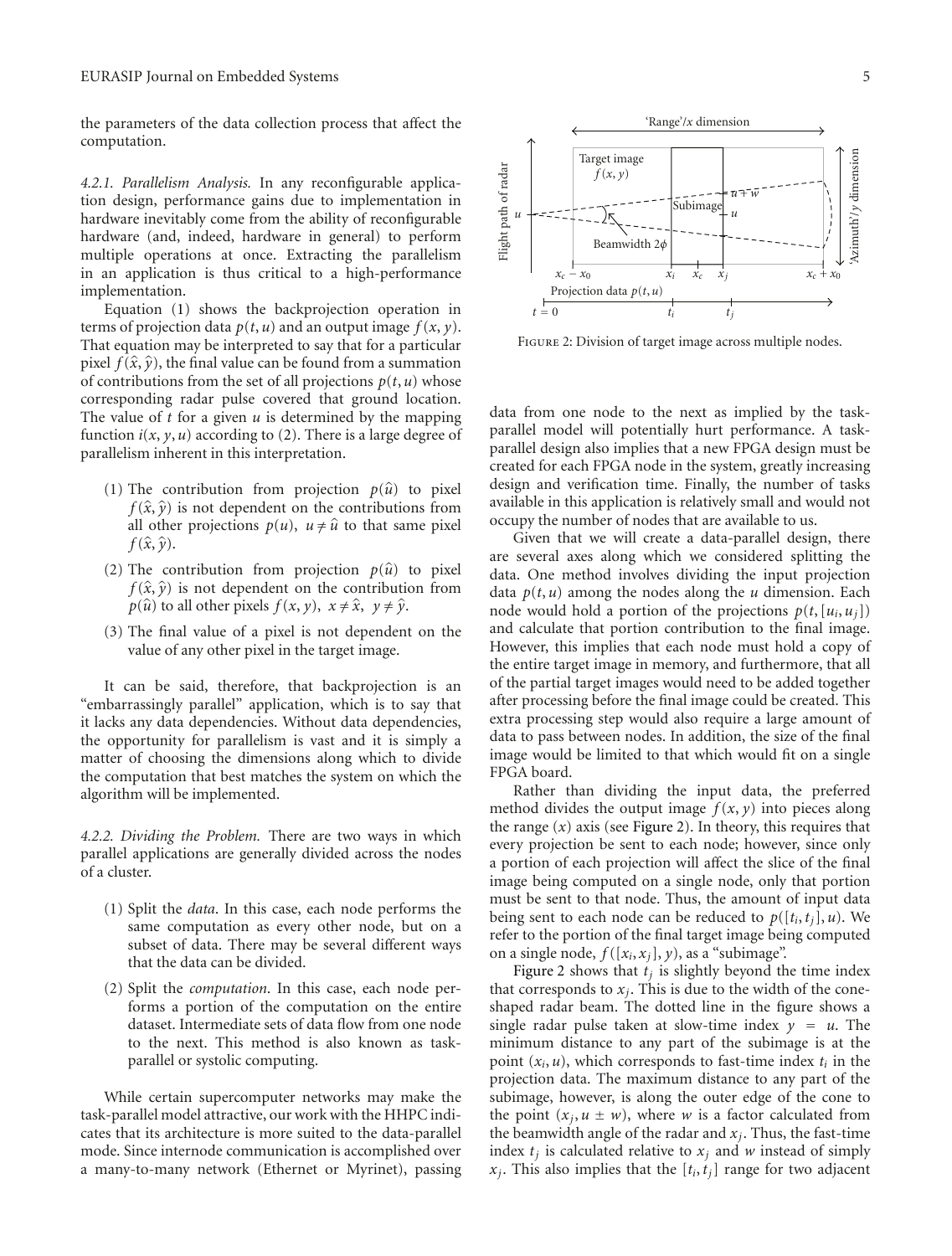nodes will overlap somewhat, or (equivalently) that some projection data will be sent to more than one node.

Since the final value of a pixel does not depend on the values of the pixels surrounding it, each FPGA needs hold only the subimage that it is responsible for computing. That portion is not affected by the results on any other FPGA, which means that the postprocessing accumulation stage can be avoided. If a larger target image is desired, subimages can be "stitched" together simply by concatenation.

In contrast to the method where input data are divided along the *u* dimension, the size of the final target image is not restricted by the amount of memory on a single node, and furthermore, larger images can be processed by adding nodes to the cluster. This is commonly referred to as *coarsegrained parallelism*, since the problem has been divided into large-scale independent units. Coarse-grained parallelism is directly related to the performance gains that are achieved by adapting the application from a single-node computer to a multinode cluster.

*4.2.3. Memory Allocation.* The memory devices used to store the input and output data on the FPGA board may now be determined. We need to store two large arrays of information: the target image  $f(x, y)$  and the input projection data  $p(t, u)$ . On the Wildstar II board, there are three options: an on-board DRAM, six on-board SRAMs, and a variable number of BlockRAMs which reside inside the FPGA and can be instantiated as needed. The on-board DRAM has the highest capacity (64 MB) but is the most difficult to use and only has one read/write port. BlockRAMs are the most flexible (two read/write ports and a flexible geometry) and simple to use, but have a small (2 KB) capacity.

For the target image, we would like to be able to both read and write one target pixel per cycle. It is also important that the size of the target image stored on one node be as large as possible, so memories with larger capacity are better. Thus, we will use multiple on-board SRAMs to store the target image. By implementing a two-memory storage system, we can provide two logical ports into the target image array. During any given processing step, one SRAM acts as the source for target pixels, and the other acts as the destination for the newly computed pixel values. When the next set of projections is sent to the FPGA, the roles of the two SRAMs are reversed.

Owing to the 1 MB size of the SRAMs in which we store the target image data, we are able to save 219 pixels. We choose to arrange this into a target image that is 1024 pixels in the azimuth dimension and 512 in the range dimension. Using power-of-two dimensions allows us to maximize our use of the SRAM, and keeping the range dimension small allows us to reduce the amount of projection data that must be transferred.

For the projection data, we would like to have many small memories that can each feed one of the projection adder units. BlockRAMs allow us to instantiate multiple small memories in which to hold the projection data; each memory has two available ports, meaning that two adders can be supported in parallel. Each adder reads from one SRAM and writes to another; since we can support two adders, we could potentially use four SRAMs.

*4.2.4. Data Formats.* Backprojection is generally accomplished in software using a complex (i.e., real and imaginary parts) floating-point format. However, since the result of this application is an image which requires only values from 0 to 255 (i.e., 8-bit integers), the loss of precision inherent in transforming the data to a fixed-point/integer format is negligible. In addition, using an integer data format allows for much simpler functional units.

Given an integer data format, it remains to determine how wide the various datawords should be. We base our decision on the word width of the memories. The SRAM interface provides 72 bits of data per cycle, comprised of two physical 32-bit datawords plus four bits of parity each. The BlockRAMs are configurable, but generally can provide power-of-two sized datawords.

Since backprojection is in essence an accumulation operation, it makes sense for the output data (target image pixels) to be wider than the input data (projection samples). This reduces the likelihood of overflow error in the accumulation. We, therefore, use 36-bit complex integers (18-bit real and 18-bit imaginary) for the target image, and 32-bit complex integers for the projection data.

After backprojection, a complex magnitude operator is needed to reduce the 36-bit complex integers to a single 18 bit real integer. This operator is implemented in hardware, but the process of scaling data from 18-bit integer to 8-bit image is left to the software running on the GPP.

*4.2.5. Computation Analysis.* The computation to be performed on each node consists of three parts. The summation from (1) and the distance calculation from (2) represent the backprojection work to be done. The complex magnitude operation is similar to the distance calculation.

While adders are simple to replicate in large numbers, the hardware required to perform multiplication and square root is more costly. If we were using floating-point data formats, the number of functional units that could be instantiated would be very small, reducing the parallelism that we can exploit. With integer data types, however, these units are relatively small, fast, and easily pipelined. This allows us to maintain a high clock rate and one-result-percycle throughput.

*4.2.6. Data Collection Parameters.* The conditions under which the projection data are collected affect certain aspects of the backprojection computation. In particular, the spacing between samples in the  $p(t, u)$  array and the spacing between pixels in the  $f(x, y)$  array imply constant factors that must be accounted for during the distance-to-time index calculation (see Section 4.4.3).

For the input data, Δ*u* indicates the distance (in meters) between samples in the azimuth dimension. This is equivalent to the distance that the plane travels between each outgoing pulse of the radar. Often, due to imperfect flight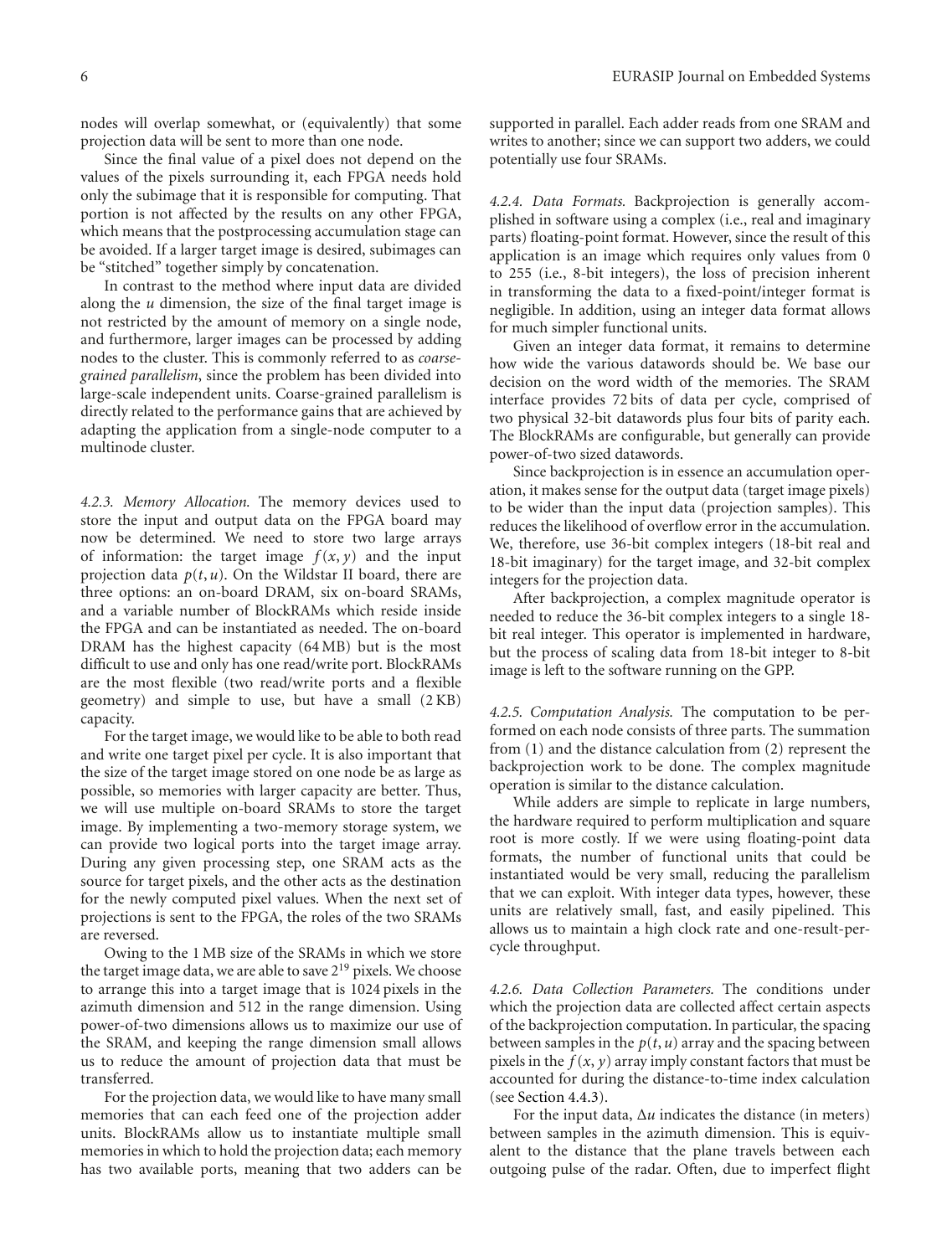paths, this value is not regular. The data filtering that occurs prior to backprojection image formation is responsible for correcting for inaccuracies due to the actual flight path, so that a regular spacing can be assumed.

As the reflected radar data are observed by the radar receiver, they are sampled at a particular frequency *ω*. That frequency translates to a range distance Δ*t* between samples equal to *c/*2*ω*, where *c* is the speed of light. The additional factor of 1*/*2 accounts for the fact that the radar pulse travels the intervening distance, is reflected, and travels the same distance back. Owing to the fact that the airplane is not flying at ground level, there is an additional angle of elevation that is included to determine a more accurate value for Δ*t*.

For the target image (output data), Δ*x* and Δ*y* simply correspond to the real distance between pixels in the range and azimuth dimensions, accordingly. In general, Δ*x* and Δ*y* are not necessarily related to Δ*u*, and Δ*t* and can be chosen at will. In practice, setting  $\Delta y = \Delta u$  makes the algorithm computation more regular (and thus more easily parallelizable). Likewise, setting  $\Delta x = \Delta t$  reduces the need for interpolation between samples in the *t* dimension since most samples will line up with pixels in the range dimension. Finally, setting  $\Delta x = \Delta y$  provides for square pixels and an easier-to-read aspect ratio in the output image.

The final important parameter is the minimum range from the radar to the target image, known as *R*<sub>min</sub>. This is related to the *ti* parameter, and is used by the software to determine what portion of the projection data is applicable to a particular node.

*4.3. Software Design.* We now describe the HPRC implementation of backprojection. As with most FPGA-based applications, the work that makes up the application is divided between the host GPP and the FPGA. In this section, we will discuss the work done on the GPP; in Section 4.4, we continue with the hardware implemented on the FPGA.

The main executable running on the GPP begins by using the MPI library to spawn processes on several of the HHPC nodes. Once all MPI jobs have started, the host code configures the FPGA with the current values of the flight parameters from Section 4.2.6. In particular, the values of Δ*x*, Δ*y*, and *R*min (the minimum range) are sent to the FPGA. However, in order to avoid the use of fractional numbers, all of these parameters are normalized such that  $\Delta t = 1$ . This allows the hardware computation to be in terms of fast-time indices in the *t* domain instead of ground distances.

Next, the radar data is read. In the Swathbuckler system, this input data would be streamed directly into memory and no separate "read" step would be required. Since we are not able to integrate directly with Swathbuckler, our host code reads the data from a file on the shared disk. These data are translated from complex floating-point format to integers. The host code also determines the appropriate range of *t* that is relevant to the subimage being calculated by this node (see Section 4.2.2).

The host code then loops over the *u* domain of the projection data. A chunk of the data is sent to the FPGA



Figure 3: Block diagram of backprojection hardware unit.

and processed. The host code waits until the FPGA signals processing is complete, and then transmits the next chunk of data. When all projection data have been processed, the host code requests that the final target image be sent from the FPGA. The pixels of the target image are scaled, rearranged into an image buffer, and an image file is optionally produced using a library call to the GTK+ library [29].

After processing, the target subimages are simply held in the GPP memory. In the Swathbuckler system, subimages are distributed to consumers via a publish/subscribe mechanism, so there is no need to assemble all the subimages into a larger image.

*4.3.1. Configuration Parameters.* Our backprojection implementation can be configured using several compile-time parameters in both the host code and the VHDL code that describes the hardware. In software, the values of Δ*x* and Δ*y* are set in the header file and compiled in. The value of  $R_{\text{min}}$ is specific to a dataset, so it is read from the file that contains the projection data.

It is also possible to set the dimensions of the subimage  $(1024 \times 512$  by default), though the hardware would require significant changes to support this.

The hardware VHDL code allows two parameters to be set at compile time (see Section 4.4.3). *N* is the number of projection adders in the design, and *R* is the size of the projection memories ( $R \times 1024$  words). Once compiled, the value of these parameters can be read from the FPGA by the host code.

*4.4. FPGA Design.* The hardware that is instantiated on the FPGA boards runs the backprojection algorithm and computes the values of the pixels in the output image. A block diagram of the design is shown in Figure 3. References to blocks in this figure are printed in monospace.

*4.4.1. Clock Domains.* In general, using multiple clock domains in a design adds complexity and makes verification significantly more difficult. However, the design of the Annapolis Wildstar II board provides for one fixed-rate clock on the PCI interface, and a separate fixed-rate clock on the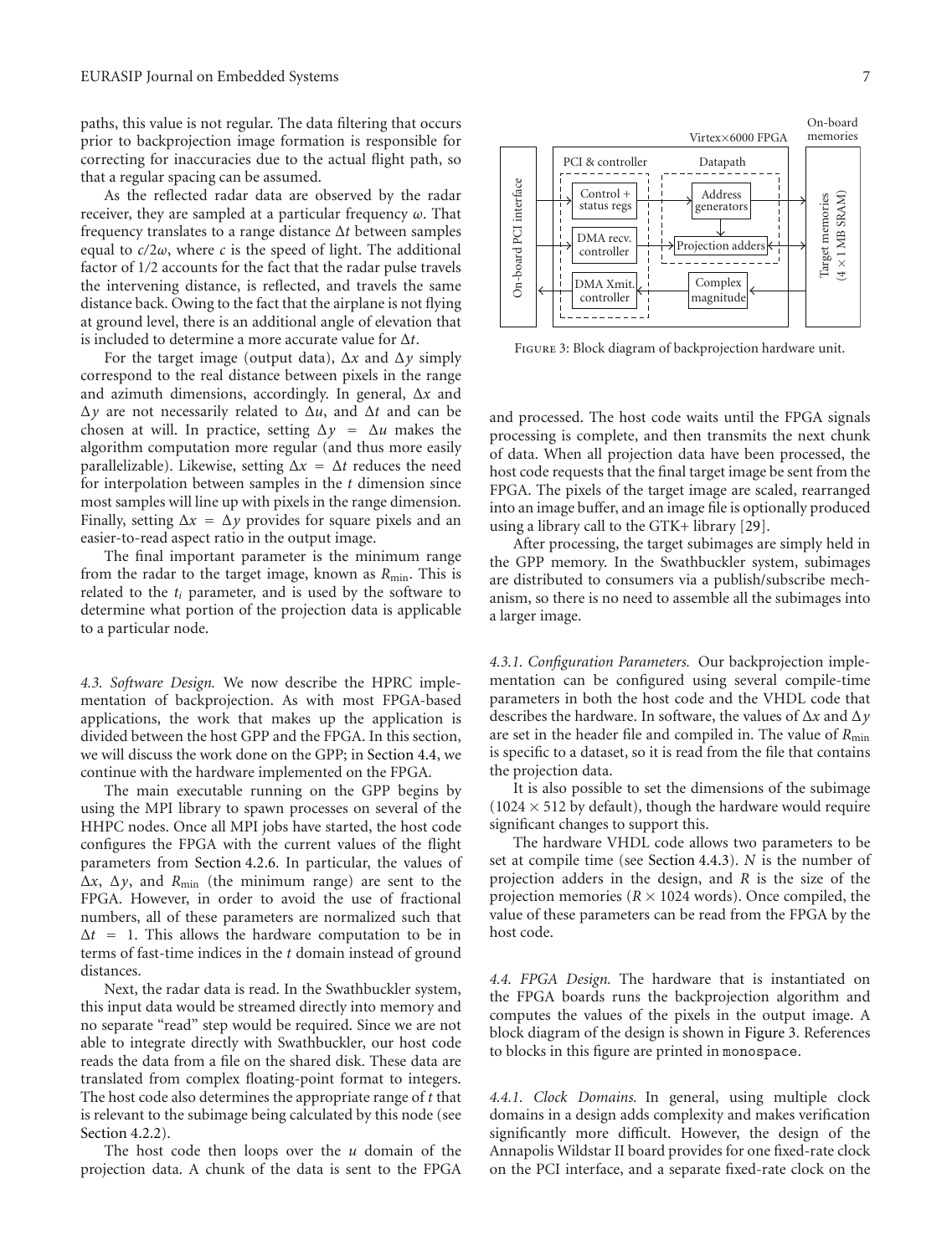SRAM memories. This is a common attribute of FPGA-based systems.

To simplify the problem, we run the bulk of our design at the PCI clock rate (133 MHz). Since Annapolis VHDL modules refer to the PCI interface as the "LAD bus", we call this the *L-clock* domain. Every block in Figure 3, with the exception of the SRAMs themselves and their associated Address Generators, is run from the L-clock.

The SRAMs are run from the memory clock, or *Mclock*, which is constrained to run at 50 MHz. Between the Target Memories and the Projection Adders, there is some interface logic and an FIFO. This is not shown in Figure 3, but exists to cross the M-clock/L-clock domain boundary.

BlockRAM-based FIFOs, available as modules in the Xilinx CORE Generator [30] library, are used to cross clock domains. Since each of the ports on the dual-ported BlockRAMs is individually clocked, the read and write can happen in different clock domains. Control signals are automatically synchronized to the appropriate clock, that is, the "full" signal is synchronized to the write clock and the "empty" signal to the read clock. Using FIFOs whenever clock domains must be crossed provides a simple and effective solution.

*4.4.2. Control Registers and DMA Input.* The Annapolis API, like many FPGA control APIs, allows for communication between the host PC and the FPGA with two methods: "programmed" or memory-mapped I/O (PIO), which is best for reading and writing one or two words of data at a time; direct memory access (DMA), which is best for transferring large blocks of data.

The host software uses PIO to set control registers on the FPGA. Projection data is placed in a specially allocated memory buffer, and then transmitted to the FPGA via DMA. On the FPGA, the DMA Receive Controller receives the data and arranges it in the BlockRAMs inside the Projection Adders.

*4.4.3. Datapath.* The main datapath of the backprojection hardware is shown in Figure 4. It consists of five parts: the Target Memory SRAMs that hold the target image, the Distance-To-Time Index Calculator (DIC), the Projection Data BlockRAMs, the Adders to perform the accumulation operation, and the Address Generators that drive all of the memories. These devices all operate in a synchronized fashion, though there are FIFOs in several places to temporally decouple the producers and consumers of data, as indicated in Figure 4 with segmented rectangles.

*Address Generators.* There are three data arrays that must be managed in this design: the input target data, the output target data, and the projection data. The pixel indices for the two target data arrays (Target Memory A and Target Memory B in Figure 4) are managed directly by separate address generators. The address generator for the Projection Data BlockRAMs also produces pixel indices;



Figure 4: Block diagram of hardware datapath.

the DIC converts the pixel index into a fast-time index that is used to address the BlockRAMs.

Because a single read/write operation to the SRAMs produces/consumes two pixel values, the address generators for the SRAMs run for half as many cycles as the address generator for the BlockRAMs. However, address generators run in the clock domain relevant to the memory that they are addressing, so *n/*2 SRAM addresses take slightly longer to generate at 50 MHz than *n* BlockRAM addresses at 133 MHz.

Because of the use of FIFOs between the memories and the adders, the address generators for Target Memory A and the Projection Data BlockRAMs can run freely. FIFO control signals ensure that an address generator is paused in time to prevent it from overflowing the FIFO. The address generator for Target Memory B is incremented whenever data are available from the output FIFO.

*Distance-To-Time Index Calculator.* The Distance-To-Time Index Calculator (DIC) implements (2), which is comprised of two parts. At first glance, each of these parts involves computation that requires large amount of hardware and/or time to calculate. However, a few simplifying assumptions make this problem easier and reduce the amount of needed hardware.

Rather than implementing a tangent function in hardware, we rely on the fact that the beamwidth *φ* of the radar is a constant. The host code performs the tan *φ* function and sends the result to the FPGA, which is then used to calculate  $\chi(a, b)$ . This value is used both on a coarse-grained level to narrow the range of pixels which are examined for each processing step, and on a fine-grained level to determine whether or not a particular pixel is affected by the current projection (see Figure 2).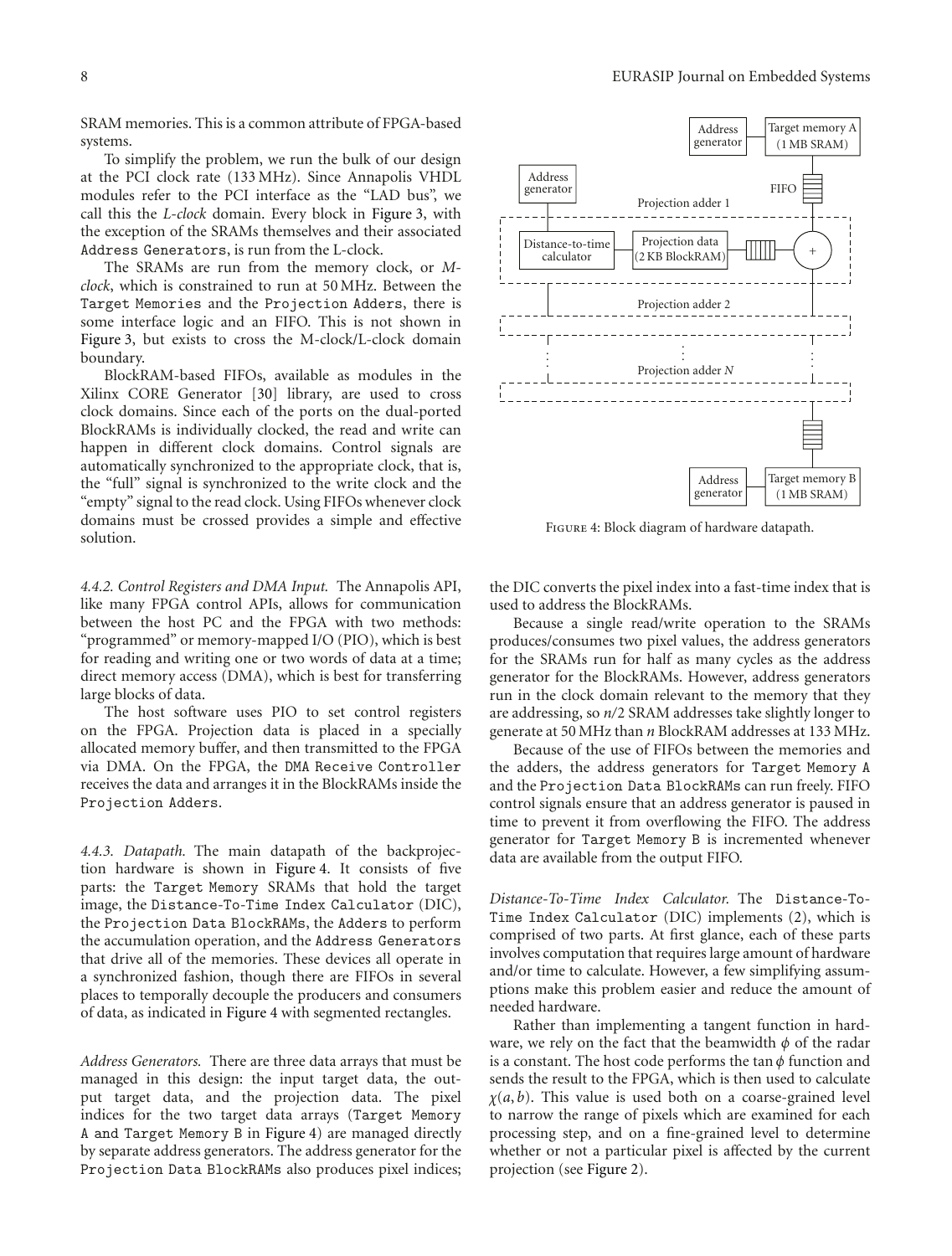The right-hand side of (2) is a distance function  $(\sqrt{x^2 + y^2})$  and a division. The square root function is executed using an iterative shift-and-subtract algorithm. In hardware, this algorithm is implemented with a pipeline of subtractors. Two multiplication units handle the *x*<sup>2</sup> and  $y<sup>2</sup>$  functions. Some additional adders and subtractors are necessary to properly align the input data to the output data according to the data collection parameters discussed in Section 4.2.6. We used pipelined multipliers and division units from the Xilinx CORE Generator library; adders and subtractors are described with VHDL arithmetic operators, allowing the synthesis tools to generate the appropriate hardware.

The distance function and computation of  $\chi(\cdot)$  occur in parallel. If the  $\chi(\cdot)$  function determines that the pixel is outside the affected range, the adder input is forced to zero.

*Projection Data BlockRAMs.* The output of the DIC is a fasttime index into the  $p(t, u)$  array. Each Projection Data BlockRAM holds the data for a particular value of *u*. The fast-time index *t* is applied to retrieve a single value of  $p(t, u)$ that corresponds to the pixel that was input by the address generator. This value is stored in an FIFO, to be synchronized with the output of the Target Memory A FIFO.

Projection Data memories are configured to hold 2 k datawords by default, which should be sufficient for a 1 k range pixel image. This number is a compile-time parameter in the VHDL source and can be changed. The resource constraint is the number of available BlockRAMs.

*Projection Adder.* As the FIFOs from the Projection Data memories and the Target Memory are filled, the Projection Adder reads datawords from both FIFOs, adds them together, and passes them to the next stage in the pipeline (see Figure 4).

The design is configured with eight adder stages, meaning eight projections can be processed in one step. This number is a compile-time parameter in the VHDL source and can be changed. The resource constraint is a combination of the number of available BlockRAMs (because the Projection Data BlockRAMs and FIFO are duplicated) and the amount of available logic (to implement the DIC).

The number of adder stages implemented directly impacts the performance of our application. By computing the contribution of multiple projections in parallel, we exploit the *fine-grained parallelism* inherent in the backprojection algorithm. Fine-grained parallelism is directly related to the performance gains achieved by implementing the application in hardware, where many small execution units can be implemented that all run at the same time on different pieces of data.

*4.4.4. Complex Magnitude and DMA Output.* When all projections have been processed, the final target image data reside in one of the Target Memory SRAMs. The host code then requests that the image data be transferred via DMA to the host memory. This process occurs in three steps.

First, an Address Generator reads the data out of the SRAM in the correct order. Second, the data are converted from complex to real. The Complex Magnitude operator performs this function with a distance calculation  $(\sqrt{re^2 + im^2})$ . We instantiate another series of multipliers, adders, and subtractors (for the integer square root) to perform this operation. Third, the real-valued pixels are passed to the DMA Transmit Controller, where they are sent from the FPGA to the host memory.

#### **5. Experimental Results**

After completing the design, we conducted a series of experiments to determine the performance and accuracy of the hardware. When run on a single node, a detailed profile of the execution time of both the software and hardware programs can be determined, and the effects of reconfigurable hardware design techniques can be studied. Running the same program on multiple nodes shows how well the application scales take advantage of the processing power available on HPC clusters. In this section, we describe the experiments and analyze the collected results.

*5.1. Experimental Setup.* Our experiments consist of running programs on the HHPC and measuring the run time of individual components as well as the overall execution time. There are two programs: one which forms images by running backprojection on the GPP (the "software" program), and one which runs it in hardware on an FPGA (the "hardware" program).

We are concerned with two factors: speed of execution and accuracy of solution. We will consider not only the execution time of the backprojection operation by itself, but also the execution time of the entire program including peripheral operations such as memory management and data scaling. In addition, we examine the full application run time.

In terms of accuracy, the software program computes its results in floating point while the hardware uses integer arithmetic. We will examine the differences between the images produced by these two programs in order to establish the error introduced by the data format conversion.

The ability of our programs to scale across multiple nodes is an additional performance metric. We measure the effectiveness of exploiting coarse-grained parallelism by comparing the relative performance of both the software program and the hardware implementation when run on one node and when run on many nodes.

*5.1.1. Software Design.* All experiments were conducted on the HHPC system as described in Section 2.2. Nodes on the HHPC run the Linux operating system, RedHat release 7.3, using kernel version 2.4.20.

Both the software program and the calling framework for the hardware implementation are written in C and produce an executable that is started from the Linux shell. The software program executes entirely on the GPP: memory buffers are established, projection data are read from disk,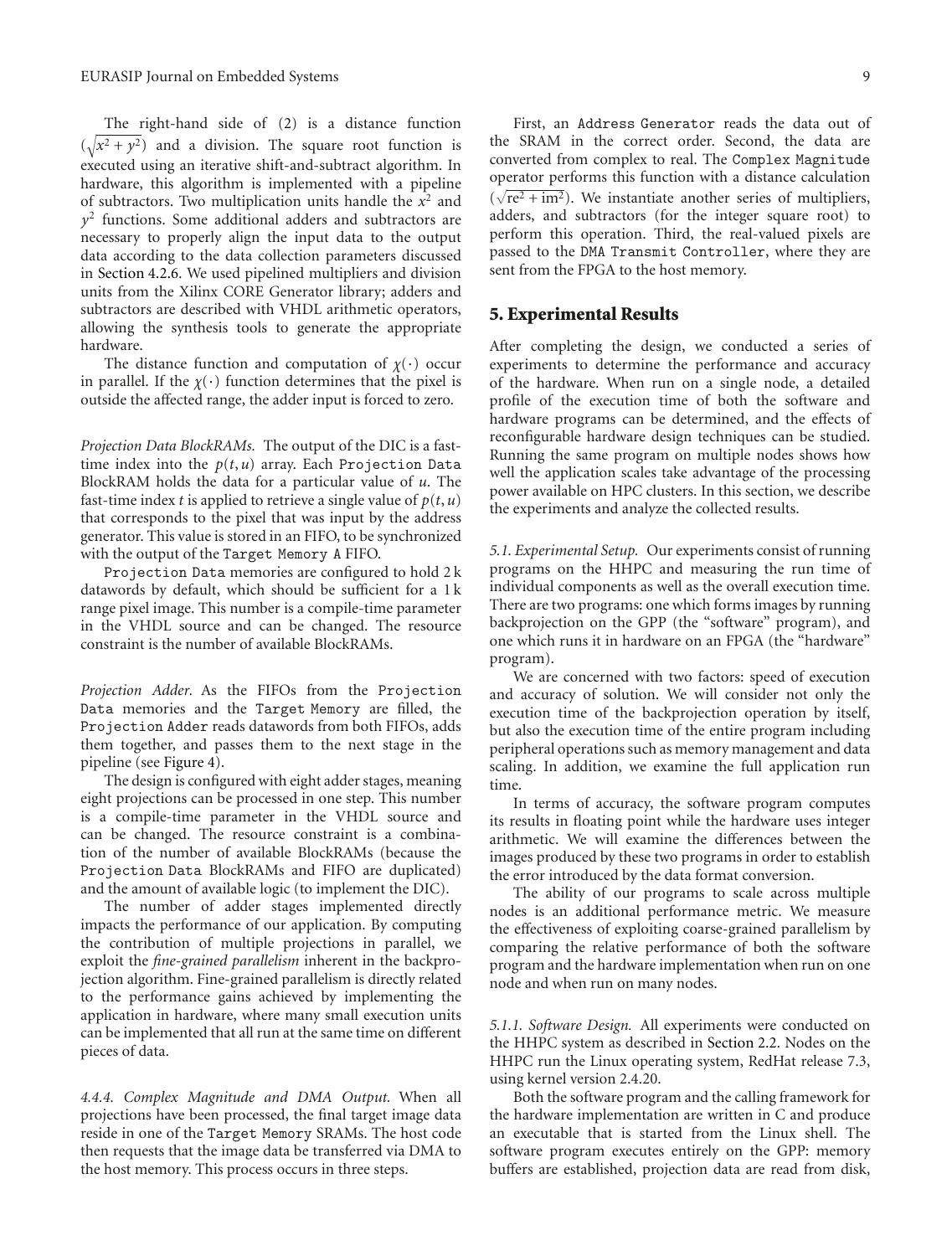the backprojection algorithm is run, and output data are transformed from complex to real. The final step involves rearranging the output data and scaling it, then writing a PNG image to disk.

The hardware program begins by establishing memory buffers and initializing the FPGA. Projection data are read from disk into the GPP memory. Those data are then transferred to the FPGA, where the backprojection algorithm is run in hardware. Output data are transformed from complex to real on the FPGA, then transferred to the GPP memory. The GPP then executes the same rearrangement and scaling step as the software program.

To control the FPGA, the hardware program uses an API that is provided by Annapolis to interface to the WildStar II boards. The FPGA hardware was written in VHDL and synthesized using version 8.9 of Synplify Pro. Hardware place and route used the Xilinx ISE 9.1i suite of CAD tools.

The final step of both programs, where the target data are written as a PNG image to disk by the GPP, uses the GTK+ [29] library version 2.0.2. For the multinode experiments, version 1.2.1.7b of the MPICH [31] implementation of MPI is used to handle internode startup, communication, and synchronization.

The timing data presented in this section were collected using timing routines that were inserted into the C code. These routines use Linux system calls to display timing information. The performance of the timing routines was determined by running them several times in succession with no code in between. The overhead of the performance routines was shown to be less than 100 microseconds , so timing data are presented as accurate to the millisecond. Unless noted otherwise, applications were run five times and an average (arithmetic mean) was taken to arrive at the presented data.

We determine accuracy both qualitatively (i.e., by examining the images with the human eye) and quantitatively by computing the difference in pixel values between the two images.

*5.1.2. Test Data.* Four sets of data were used to test our programs. The datasets were produced using a MATLAB simulation of SAR taken from the Soumekh book [2]. This MATLAB script allows the parameters of the data collection process to be configured (see Section 4.2.6). When run, it generates the projection data that would be captured by an SAR system imaging that area. A separate C program takes the MATLAB output and converts it to an optimized file that can be read by the backprojection programs.

Each dataset contains four point source (i.e.,  $1 \times 1$  pixel in size) targets that are distributed randomly through the imaged area. The imaged area for each set is of a similar size, but situated at a different distance from the radar. Targets are also assigned a random reflectivity value that indicates how strongly they reflect radar signals.

*5.2. Results and Analysis.* In general, owing to the high degree of parallelism inherent in the backprojection algorithm, we

TABLE 1: Single-node experimental performance.

| Component             | Software        | Hardware            | Ratio |
|-----------------------|-----------------|---------------------|-------|
| Backprojection        | 76.4 s          | $351 \,\mathrm{ms}$ | 217:1 |
| Complex magnitude     | $73 \text{ ms}$ | $15 \,\mathrm{ms}$  | 4.9:1 |
| Form image (software) | $39 \text{ ms}$ | 340 ms              | 1:8.7 |
| Total                 | 76.5 s          | 706 ms              | 108:1 |
|                       |                 |                     |       |

TABLE 2: Single-node backprojection performance by dataset.

| Dataset | Software | Hardware         | BP speedup | App speedup |
|---------|----------|------------------|------------|-------------|
|         | 24.5 s   | 146 ms           | 167.4      | 49.8        |
|         | 30.4 s   | $169 \text{ ms}$ | 179.5      | 61.9        |
| 3       | 47.7 s   | 268 ms           | 177.5      | 75.5        |
|         | 76.5 s   | $351 \text{ ms}$ | 217.6      | 108.4       |

expect a considerable performance benefit from implementation in hardware even on a single node. For the multinode program, the lack of need to transfer data between the nodes implies that the performance should scale in a linear relation to the number of nodes.

*5.2.1. Single Node Performance.* The first experiment involves running backprojection on a single node. This allows us to examine the performance improvement due to *fine-grained parallelism*, that is, the speedup that can be gained by implementing the algorithm in hardware. For this experiment, we ran the hardware and software programs on all four of the datasets. Table 1 shows the timing breakdown of dataset no. 4; Table 2 shows the overall results for all four datasets. Note that dataset no. 1 is closest to the radar, and dataset no. 4 is furthest away.

In Table 1, *Software* and *Hardware* refer to the run time of a particular component; *Ratio* is the ratio of software time to hardware time, showing the speedup or slowdown of the hardware program. *Backprojection* is the running of the core algorithm. *Complex Magnitude* transforms the data from complex to real integers. Finally, *Form Image* scales the data to the range [0:255] and creates the memory buffer that is used to create the PNG image.

There are a number of significant observations that can be made from the data in Table 1. Most importantly, the process of running the backprojection algorithm is greatly accelerated in hardware, running over 200x faster than our software implementation. It is important to emphasize that this includes the time required to transfer projection data from the host to the FPGA, which is not required by the software program. Many of the applications discussed in Section 3 exhibit only modest performance gains due to the considerable amount of time spent transferring data. Here, the vast degree of fine-grained parallelism in the backprojection algorithm that can be exploited by FPGA hardware allows us to achieve excellent performance compared to a serial software implementation.

The complex magnitude operator also runs about 5x faster in hardware. In this case, the transfer of the output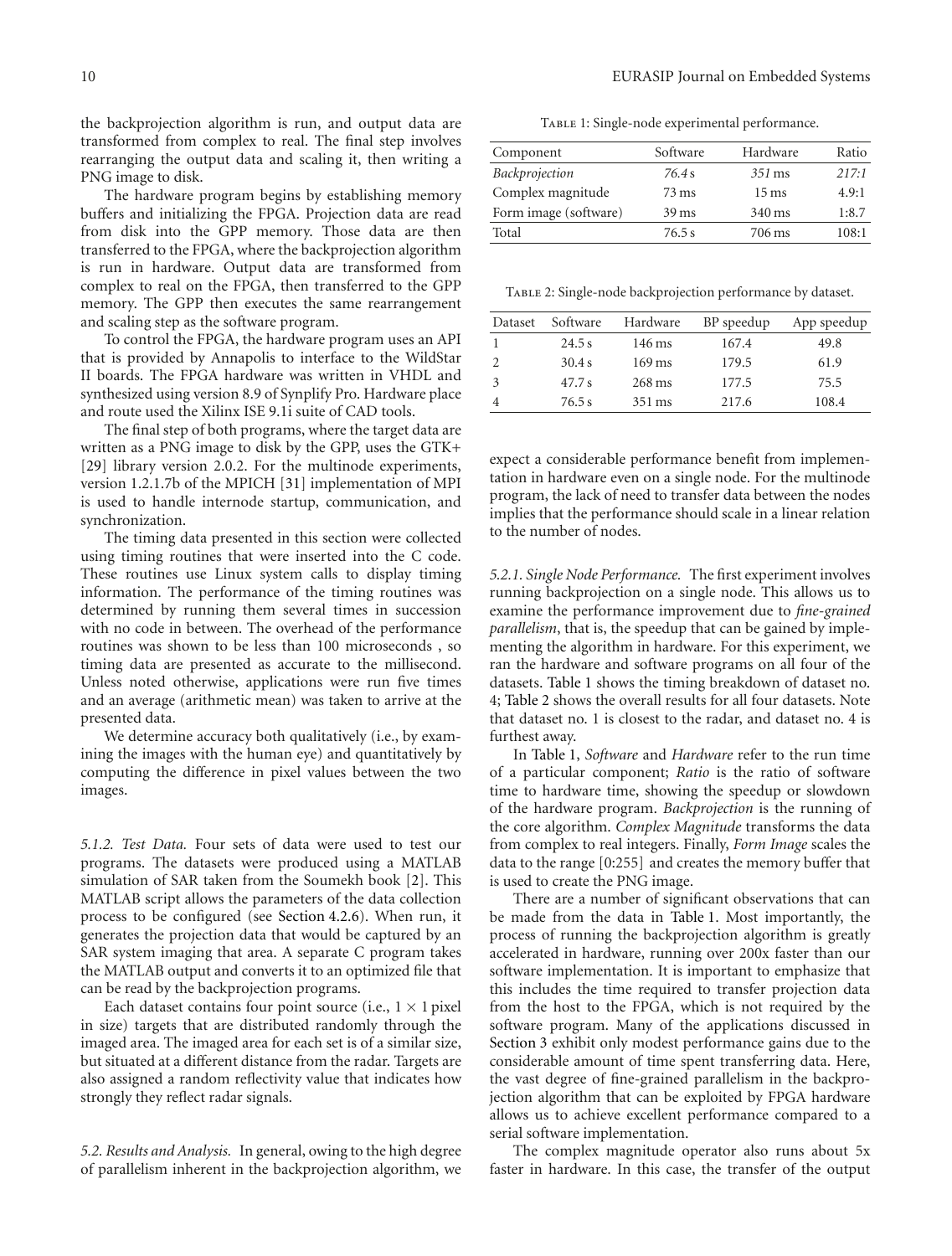data from the FPGA to the host is overlapped with the computation of the complex magnitude. This commonly used technique allows the data transfer time to be "hidden", preventing it from affecting overall performance.

However, the process of converting the backprojection output into an image buffer that can be converted to a PNG image (*Form Image*) runs faster when executed as part of the software program. This step is performed in software regardless of where the backprojection algorithm was executed. The difference in run time can be attributed to memory caching. When backprojection occurs in software, the result data lie in the processor cache. When backprojection occurs in hardware, the result data are copied via DMA into the processor main memory, and must be loaded into the cache before the *Form Image* step can begin.

We do not report the time required to initialize either the hardware or software program, since in the Swathbuckler system it is expected that initialization can be completed before the input data become available.

Table 2 shows the single-node performance of both programs on all four datasets. Note that the reported run times are only the times required by the backprojection operation. Thus, column four, *BP Speedup*, shows the factor of speedup (software:hardware ratio) for only the backprojection operation. Column five, *App Speedup*, shows the factor of speedup for the complete application including all of the steps shown in Table 1.

These results show that the computation time of the backprojection algorithm is data dependent. This is directly related to the minimum range of the projection data. According to Figure 2, as the subimage gets further away from the radar, the width of the radar beam is larger. This is reflected in the increased limits of the  $\chi(a, b)$  term of (2), which are a function of the tangent of the beamwidth *φ* and the range. A larger range implies more pixels are impacted by each projection, resulting in an increase in processing time. The hardware and software programs scale at approximately the same rate, which is expected since they are processing the same amount of additional data at longer ranges.

More notable is the increase in application speedup; this can be explained by considering that the remainder of the application is not data dependent and stays relatively constant as the minimum range varies. Therefore, as the range increases and the amount of data to process increases, the backprojection operation takes up a larger percentage of the run time of the entire application. For software, this increase in proportion is negligible (99.5% to 99.8%), but for the hardware, it is quite large (12.6% to 25.0%). As the backprojection operator takes up more of the overall run time, the relative gains from implementing it in hardware become larger, resulting in the increasing speedup numbers seen in the table.

*5.2.2. Single Node Accuracy.* Qualitatively, the hardware images look very similar, with the hardware images perhaps slightly darker near the point source target. This is due to the quantization imposed by using integer data types. As discussed in Section 5.2.1, a longer range implies a wider

TABLE 3: Image accuracy by dataset.

| Dataset |       | Errors  |    | Max error | Mean error |
|---------|-------|---------|----|-----------|------------|
|         | 4916  | $0.9\%$ | 18 | 7.0%      | 1.55       |
|         | 13036 | $2.5\%$ | 19 | 7.4%      | 1.73       |
| 3       | 18706 | 3.6%    | 12 | 4.6%      | 1.56       |
| 4       | 29093 | 5.6%    | 16 | $6.2\%$   | 1.64       |
|         |       |         |    |           |            |

radar beam. The  $\chi(a, b)$  function from (2) determines how wide the beam is at a given range. When computed in fixed point for the hardware program,  $y \pm x \tan \phi$  returns slightly different values than when the software program computes it in floating point. Thus, there is a slight smearing or blurring of the point source. Recall that dataset no. 4 has a longer range than the other datasets; appropriately, the smearing is most notable in that dataset.

Quantitatively, the two images can be compared pixel-bypixel to determine the differences. For each dataset, Table 3 presents error in terms of the differences between the image produced by the software program and the image produced by the hardware program.

The second column shows the number of pixels that are different between the two images. There are  $1024 \times 512$  pixels in the image, so the third column shows the percent of overall image pixels that are different. The maximum and arithmetic mean error are shown in the last two columns. Recall that our output images are 256 gray scale PNG files; the magnitude of error is given by  $err(x, y) = |hw(x, y) - sw(x, y)|$ .

Again, errors can be attributed to the difference in the computed width of the radar beam between the software and hardware programs. For comparison, a version of each program was written that does not include the  $\chi(a, b)$  function and instead assumes that every projection contributes to every pixel (i.e., an infinite beamwidth). In this case, the images are almost identical; the number of errors drops to 0.1%, and the maximum error is 1. Thus, the error is not due to quantization of processed data; the computation of the radar beamwidth is responsible.

*5.2.3. Multinode Performance.* The second experiment involves running backprojection on multiple nodes simultaneously, using the MPI library to coordinate. These results show how well the application scales due to *coarse-grained parallelism*, that is, the speedup that can be gained by dividing a large problems into smaller pieces and running each piece separately. For this experiment, we create an output target image that is 64 times the size of the image created by a single node. Thus, when run on one node, 64 iterations are required; for two nodes, 32 iterations are required, and so on. Table 4 shows the results for a single dataset.

For both the software and hardware programs, five trials were run. For each trial, the time required to run backprojection and form the resulting image on each node was measured, and the *maximum* time reported. Thus, the overall run time is equal to the run time of the slowest node. The arithmetic mean of the times (in seconds) from the five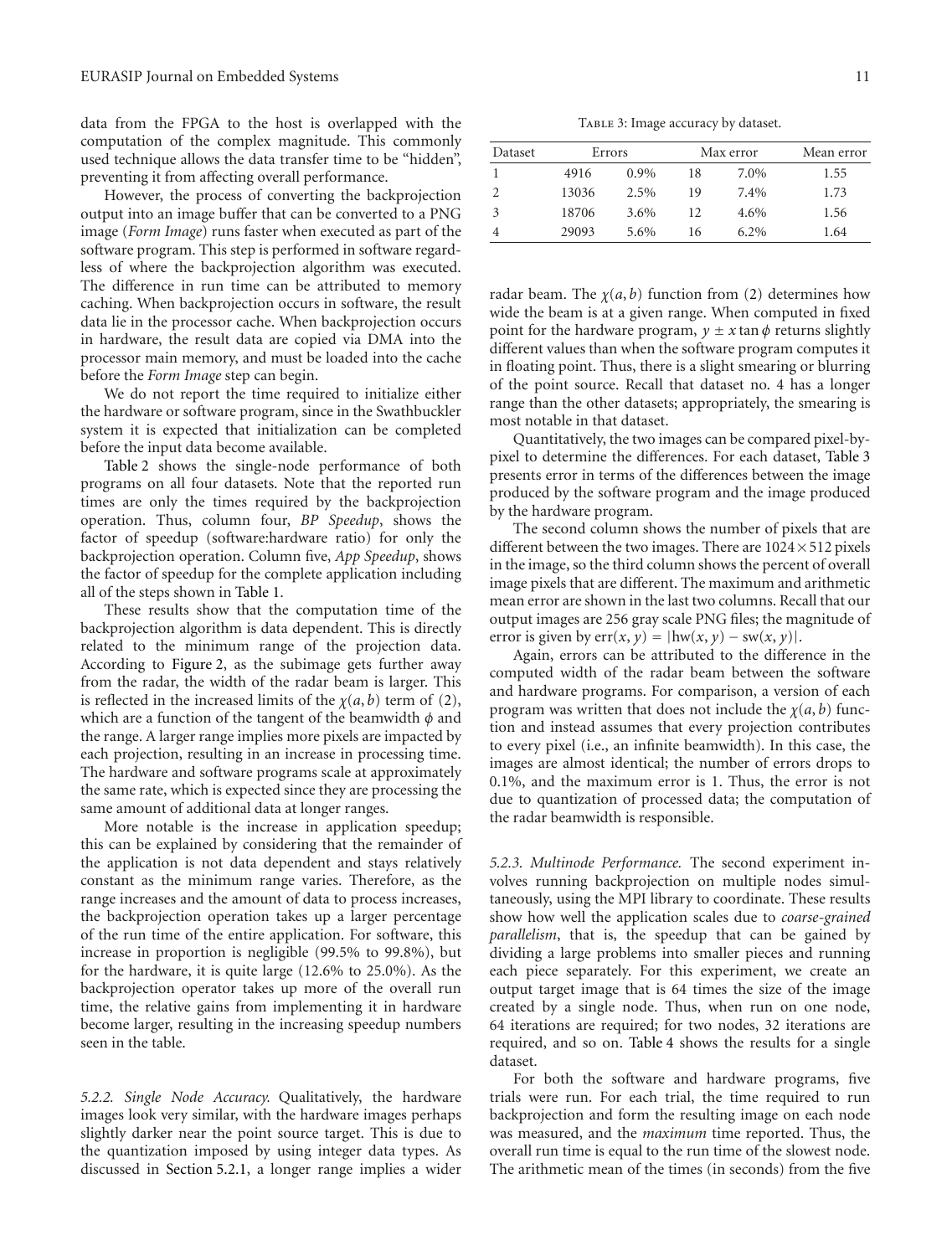| TABLE 4: Multinode experimental performance. |  |
|----------------------------------------------|--|
|                                              |  |

| Nodes          | Software |                    |         |      | Hardware           |         |  |
|----------------|----------|--------------------|---------|------|--------------------|---------|--|
|                | Mean     | Standard deviation | Speedup | Mean | Standard deviation | Speedup |  |
|                | 1943.2   | 6.15               | $1.0\,$ | 25.0 | .01                | 1.0     |  |
| 2              | 983.2    | 10.46              | 2.0     | 13.4 | .02                | 1.9     |  |
| $\overline{4}$ | 496.0    | 4.60               | 3.9     | 7.8  | .02                | 3.9     |  |
| 8              | 256.5    | 5.85               | 7.6     | 4.0  | .06                | 6.0     |  |
| 16             | 128.4    | 1.28               | 15.1    |      |                    |         |  |

trials are presented, with standard deviation. The mean run time is compared to the mean run time for one node in order to show the speedup factor.

Results are not presented for a 16-node trial of the hardware program. During our testing, it was not possible to find 16 nodes of the HHPC that were all capable of running the hardware program at once. This was due to hardware errors on some nodes, and inconsistent system software installations on others.

The mostly linear distribution of the data in Table 4 shows that for the backprojection application, we have achieved a nearly ideal parallelization. This can be attributed to the lack of data passing between nodes, combined with an insignificant amount of overhead involved in running the application in parallel with MPI. The hardware program shows a similar curve, except for  $N = 8$  nodes, where the speedup drops off slightly. At run times under five seconds, the MPI overhead involved in synchronizing the nodes between each processing iteration becomes significant, resulting in a slight slowdown (6x speedup compared to the ideal 8x).

The speedup provided by the hardware program is further described in Table 5. Compared to one node running the hardware program, we have already seen the nearly linear speedup. Compared to an equal number of nodes running the software program, the hardware consistently performs around 75x faster. Again, for  $N = 8$ , there is a slight drop off in speedup owing to the MPI overhead for short run times. Finally, we show that when compared to a single node running the software program, the combination of fine- and coarse-grained parallelism results in a very large performance gain.

#### **6. Discussion**

The results from Section 5.2.3 show that excellent speedup can be achieved by implementing the backprojection algorithm on an HPRC machine. As HPRC architectures improve and more applications are developed for them, designers will continue to search for ways to carve out more and more performance. Based on the lessons learned in Section 3 and our work on backprojection, in this section we suggest some directions for future research.

*6.1. Future Backprojection Work.* This project was developed with an eye toward implementation as a part of

Table 5: Speedup factors for hardware program.

| Nodes          | Ratio compared to |            |            |
|----------------|-------------------|------------|------------|
|                | 1 hardware        | N software | 1 software |
| $\mathbf{1}$   | 1.0               | 77.8       | 77.8       |
| 2              | 1.9               | 75.8       | 149.8      |
| $\overline{4}$ | 3.9               | 76.5       | 299.8      |
| 8              | 6.0               | 61.1       | 463.0      |

the Swathbuckler SAR system (see Section 4.1.2). Owing to the classified nature of that project, additional work beyond the scope of this project is required to integrate our backprojection implementation into that project. To determine the success of this aspect of the project, we would need to compare backprojection to the current Swathbuckler image formation algorithm, both in terms of run time as well as image quality.

Despite excellent speedup results, there are further avenues for improvement of our hardware. The Wildstar II boards feature two identical FPGAs, so it may be possible to process two images at once. If the data transfer to one FPGA can be overlapped with computation on the other, significant speedup is possible. It may also be possible for each FPGA to create a larger target image using more of the on-board SRAMs.

An interesting study could be performed by porting backprojection to several other HPRC systems, some of which can be targeted by high-level design languages. This would be the first step toward developing a benchmark suite for testing HPRC systems; however, without significant tool support-to-support application portability between HPRC platforms, this process would be daunting.

*6.2. HPRC Systems and Applications.* One common theme among the FPGA applications mentioned in Section 3 is data transfer. Applications that require a large amount of data to be moved between the host and the FPGA can eliminate most of the gains provided by increased parallelism. Backprojection does not suffer from this problem because the amount of parallelism exploited is so high that the data transfer is a relatively small portion of the run time, and some of the data transfers can be overlapped with computation. These are common and well-known techniques in HPRC application design.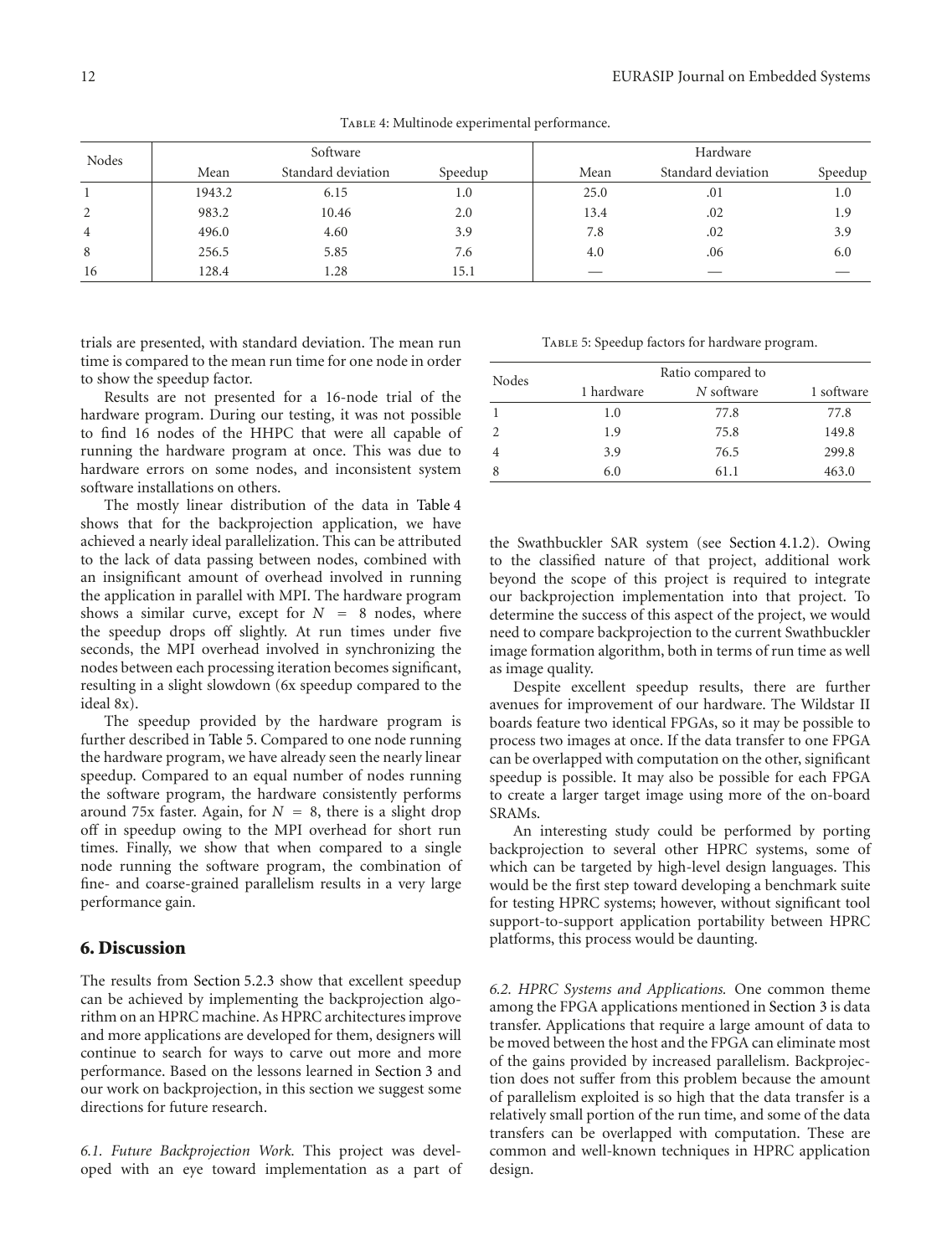#### EURASIP Journal on Embedded Systems 13

This leads us to two conclusions. First, when considering porting an application to an HPRC system, it is important to consider whether the amount of available parallelism is sufficient to provide good speedup. Tools that can analyze an application to aid designers in making this decision are not generally available.

Second, it is crucial for the speed of the data transfers to be as high as possible. Early HPRC systems such as the HHPC use common bus architectures like PCI, which do not provide very high bandwidth. This limits the effectiveness of many applications. More recent systems such as the SRC-7 have included significantly higher bandwidth interconnect, leading to improved data transfer performance and increasing the number of applications that can be successfully ported. Designers of future HPRC systems must continue to focus on ways to improve the speed of these data transfers.

It is also noteworthy that the backprojection application presented here was developed using hand-coded VHDL, with some functional units from the Xilinx CoreGen library [30]. Writing applications in an HDL provides the highest amount of flexibility and customization, which generally implies the highest amount of exploited parallelism. However, HDL development time tends to be prohibitively high. Recent research has focused on creating programming languages and tools that can be used to increase programmer productivity, but applications developed with these tools have not provided speedups comparable to those of hand-coded HDL applications. The HPRC community would benefit from the continued improvement of development tools such as these.

Finally, each HPRC system has its own programming method that is generally incompatible with other systems. The standardization of programming interfaces would make the development of design tools easier, and would also increase application developer productivity when moving from one machine to the next. Alternately, tools to support portability of HPRC applications such as the VForce project [18] would also help HPRC developers.

#### **7. Conclusions**

In conclusion, we have shown that backprojection is an excellent choice for porting to an HPRC system. Through the design and implementation of this application, we have explored the benefits and difficulties of HPRC systems in general, and identified several important features of both these systems and applications that are candidates for porting. Backprojection is an example of the class of problems that demand larger amounts of computational resources than can be provided by desktop or single-node computers. As HPRC systems and tools mature, they will continue to help in meeting this demand and making new categories of problems tractable.

#### **Acknowledgments**

This work was supported in part by the Center for Subsurface Sensing and Imaging Systems (CenSSIS) under the Engineering Research Centers Program of the National Science

#### **References**

[1] B. Cordes, *Parallel backprojection: a case study in highperformance reconfigurable computing*, M.S. thesis, Department of Electrical and Computer Engineering, Northeastern University, Boston, Mass, USA, 2008.

Prof. Eric Miller for their input to this project as well as Xilinx and Synplicity Corporations for their generous donations.

- [2] M. Soumekh, *Synthetic Aperture Radar Signal Processing with MATLAB Algorithms*, John Wiley & Sons, New York, NY, USA, 1999.
- [3] A. C. Kak and M. Slaney, *Principles of Computerized Tomographic Imaging*, IEEE Press, New York, NY, USA, 1988.
- [4] V. W. Ross, "Heterogeneous high performance computer," in *Proceedings of the High Performance Computing Modernization Program Users Group Conference (HPCMP '05)*, pp. 304–307, Nashville, Tenn, USA, June 2005.
- [5] High Performance Technologies Inc., *Cluster Computing*, January 2008, http://www.hpti.com/.
- [6] Annapolis Microsystems, Inc., *CoreFire FPGA Design Suite*, January 2008, http://www.annapmicro.com/corefire.html.
- [7] S. Coric, M. Leeser, E. Miller, and M. Trepanier, "Parallelbeam backprojection: an FPGA implementation optimized for medical imaging," in *Proceedings of the 10th ACM/SIGDA International Sysmposium on Field-Programmable Gate Arrays (FPGA '02)*, pp. 217–226, Monterey, Calif, USA, February 2002.
- [8] N. Gac, S. Mancini, and M. Desvignes, "Hardware/software 2D-3D backprojection on a SoPC platform," in *Proceedings of the ACM Symposium on Applied Computing (SAC '06)*, pp. 222–228, Dijon, France, April 2006.
- [9] X. Xue, A. Cheryauka, and D. Tubbs, "Acceleration of fluoro-CT reconstruction for a mobile C-arm on GPU and FPGA hardware: a simulation study," in *Medical Imaging 2006: Physics of Medical Imaging*, M. J. Flynn and J. Hsieh, Eds., vol. 6142 of *Proceedings of SPIE*, pp. 1494–1501, San Diego, Calif, USA, February 2006.
- [10] O. Bockenbach, M. Knaup, and M. Kachelrieß, "Implementation of a cone-beam backprojection algorithm on the cell broadband engine processor," in *Medical Imaging 2007: Physics of Medical Imaging*, vol. 6510 of *Proceedings of SPIE*, pp. 1–10, San Diego, Calif, USA, February 2007.
- [11] L. Nguyen, M. Ressler, D. Wong, and M. Soumekh, "Enhancement of backprojection SAR imagery using digital spotlighting preprocessing," in *Proceedings of the IEEE Radar Conference*, pp. 53–58, Philadelphia, Pa, USA, April 2004.
- [12] A. Hast and L. Johansson, *Fast factorized back-projection in an FPGA*, M.S. thesis, Halmstad University, Halmstad, Sweden, 2006, http://hdl.handle.net/2082/576.
- [13] A. Ahlander, H. Hellsten, K. Lind, J. Lindgren, and B. Svensson, "Architectural challenges in memory-intensive, realtime image forming," in *Proceedings of the 36th International Conference on Parallel Processing (ICPP '07)*, p. 35, Xian, China, September 2007.
- [14] E. El-Ghazawi, E. El-Araby, A. Agarwal, J. LeMoigne, and K. Gaj, "Wavelet spectral dimension reduction of hyperspectral imagery on a reconfigurable computer," in *Proceedings*